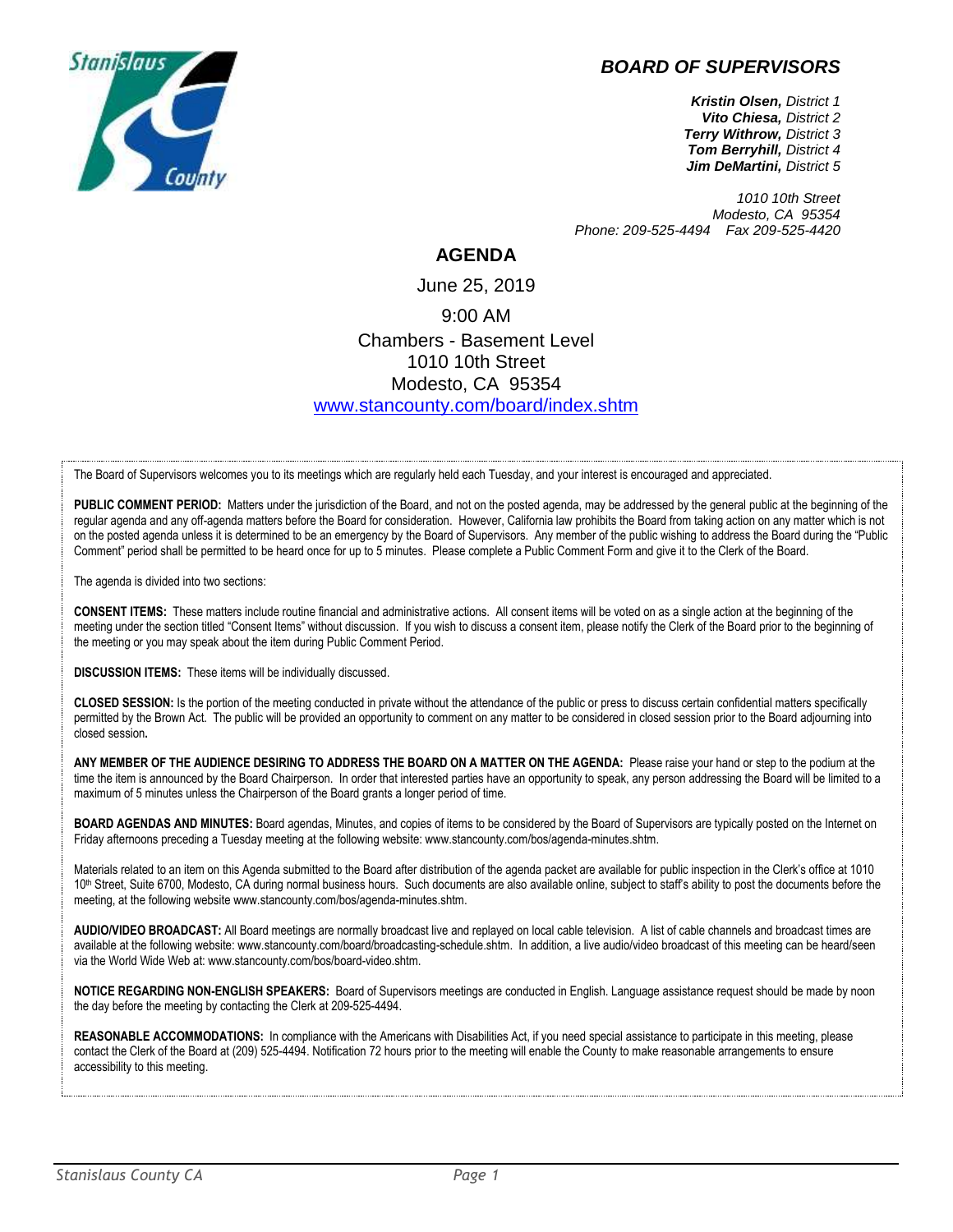- 1. Pledge Allegiance to the Flag
- 2. Invocation
- 3. Presentation: Employee Service Awards:

**Honored for Thirty Years of Service:** Tamara Thomas - Chief Executive Office **Honored for Forty Years of Service:** Maria E. Fernandez - Health Services Agency

- 4. Public Comment Period
- 5. Consent Calendar
	- A. Miscellaneous
		- 1. Approval of the Minutes for June 18, 2019 [\(View Item\)](http://stancounty.com/bos/minutes/2019/min06-18-19.pdf)
		- 2. Approval of a Resolution Proclaiming July 21, 2019 Centennial Day for the Stanislaus County Community Services Agency Upon their 100th Anniversary of Providing Services to the Community [\(View Item\)](http://stancounty.com/bos/agenda/2019/20190625/A02.pdf)
		- 3. Approval to Set a Public Hearing on July 30, 2019 at 9:00 a.m., to Consider an Appeal of the Planning Commission's Approval of Use Permit Application No. PLN2018-0161, Tri-Cal, Inc. [\(View Item\)](http://stancounty.com/bos/agenda/2019/20190625/A03.pdf)
		- 4. Approval to Reappoint Glenn W. Mount to the Modesto City County Airport Advisory Committee [\(View Item\)](http://stancounty.com/bos/agenda/2019/20190625/A04.pdf)
		- 5. Approval to Reappoint Sharon Lawicki and Nancy Fisher to the Stanislaus County Child Abuse Prevention Council [\(View Item\)](http://stancounty.com/bos/agenda/2019/20190625/A05.pdf)
		- 6. Approval to Reappoint Vicki Bauman and Manuela Paredes-Walsborn to the First 5 Stanislaus Commission [\(View Item\)](http://stancounty.com/bos/agenda/2019/20190625/A06.pdf)
		- 7. Approval to Reappoint Clara Nakai, Gina Cook, Jose C. Nunez, and Jennifer Beall to the Stanislaus County Child Development Local Planning Council [\(View Item\)](http://stancounty.com/bos/agenda/2019/20190625/A07.pdf)
		- 8. Approval to Reappoint Richard Jorgensen to the Stanislaus County Airport Land Use Commission [\(View Item\)](http://stancounty.com/bos/agenda/2019/20190625/A08.pdf)
		- 9. Approval to Reappoint Darin Gharat to the Stanislaus County Employees Retirement Board (StanCERA) [\(View Item\)](http://stancounty.com/bos/agenda/2019/20190625/A09.pdf)
		- 10. Approval to Reappoint Tiffany Leijten, Dionicio Cruz, William L. Johnson, and Joel Campos to the Veterans Advisory Commission [\(View Item\)](http://stancounty.com/bos/agenda/2019/20190625/A10.pdf)
		- 11. Approval to Reappoint Richard G. Hagerty, Chris Savage, and Jennifer Shipman to the Stanislaus County Workforce Development Board [\(View Item\)](http://stancounty.com/bos/agenda/2019/20190625/A11.pdf)
		- 12. Approval to Reappoint Mickey C. Peabody, Lillian Castigliano, and Joyce Buehner to the Commission on Aging ([View Item\)](http://stancounty.com/bos/agenda/2019/20190625/A12.pdf)
		- 13. Approval to Reappoint Jane M. Lopes and Paul T. Rivera to the Oakdale Rural Fire Protection District Board of Directors [\(View Item\)](http://stancounty.com/bos/agenda/2019/20190625/A13.pdf)
		- 14. Approval to Reappoint Arby Hoobyar Jr. and Edward Perry to the Stanislaus County Agricultural Advisory Board [\(View Item\)](http://stancounty.com/bos/agenda/2019/20190625/A14.pdf)
		- 15. Approval to Reappoint John Nydam and Manesh Chand to the Keyes Fire Protection District Board of Directors [\(View Item\)](http://stancounty.com/bos/agenda/2019/20190625/A15.pdf)
		- 16. Approval to Reappoint Dorothy Finnegan to the Stanislaus County Free Library Advisory Board [\(View Item\)](http://stancounty.com/bos/agenda/2019/20190625/A16.pdf)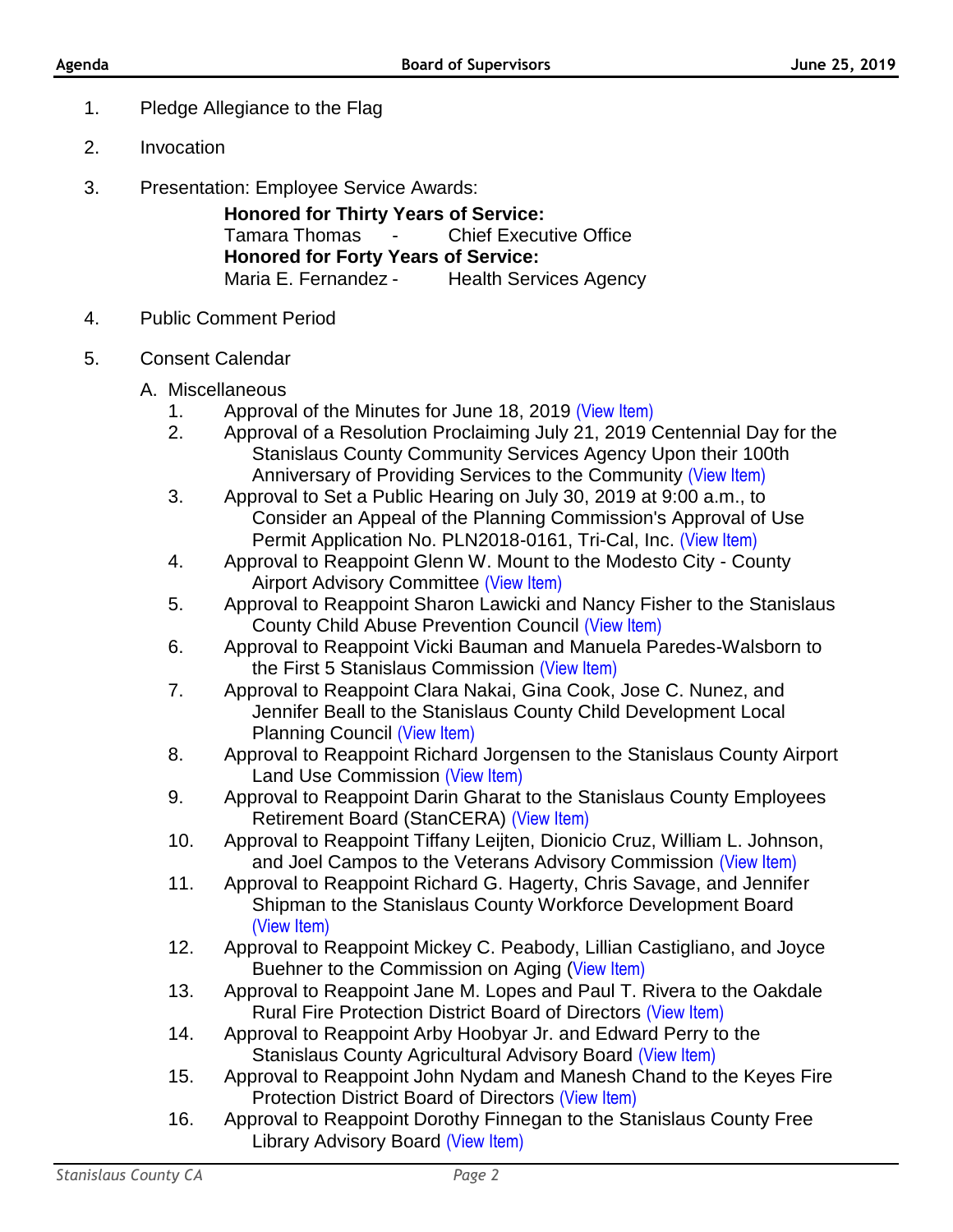| Agenda                      | <b>Board of Supervisors</b>                                                                                                                                                                                                                                                   | June 25, 2019 |
|-----------------------------|-------------------------------------------------------------------------------------------------------------------------------------------------------------------------------------------------------------------------------------------------------------------------------|---------------|
|                             | 17.<br>Approval to Reappoint Jon E. Maring to the West Stanislaus Fire                                                                                                                                                                                                        |               |
|                             | Protection District Board of Directors (View Item)<br>Approval to Reappoint Gregory Bernardi to the Stanislaus Consolidated<br>18.<br>Fire Protection District Board of Directors (View Item)                                                                                 |               |
|                             | 19.<br>Approval of Appointment of Jonathan Goulding and Steven L. Stanfield to<br>the Stanislaus Consolidated Fire Protection District Board of Directors<br>(View Item)                                                                                                      |               |
|                             | 20.<br>Approval of Appointment of Gary Hampton to the Oakdale Rural Fire<br>Protection District Board of Directors (View Item)                                                                                                                                                |               |
|                             | Approval of Appointment of Jeremy Damas to the Stanislaus County Local<br>21.<br>Task Force on Solid Waste Management (View Item)                                                                                                                                             |               |
|                             | 22.<br>Approval of Appointment of Brandi Loforti to the Agricultural Advisory<br>Board (View Item)                                                                                                                                                                            |               |
|                             | <b>B.</b> Chief Executive Office                                                                                                                                                                                                                                              |               |
|                             | Approval of the 2019 Agreement Between the 38th District Agricultural<br>1.<br>Association - Stanislaus County Fair Board and Stanislaus County for<br>the Sheriff to Provide Security at the Fair - Sheriff (View Item)                                                      |               |
|                             | 2.<br>Approval of a Grant Agreement with the California Department of Public<br>Health and the Health Services Agency to Implement Congenital<br>Syphilis Prevention Activities and Partner Services for Pregnant<br>Women with Syphilis - Health Services Agency (View Item) |               |
|                             | 3.<br>Approval to Award Agreements with Cerida Investment Corp., (Answernet)<br>for the Provision of Emergency Response After-Hours Phone Services<br>for the Child Welfare Services and Adult Protective Services Programs<br>- Community Services Agency (View Item)        |               |
|                             | Approval of Internal Audit Division's Audit Schedule for Fiscal Year<br>4.<br>2019-2020 - Auditor-Controller (View Item)                                                                                                                                                      |               |
|                             | Approval to Disburse Excess Proceeds of \$43,859.35 from the November<br>5.<br>10, 2016 Sale of Tax Defaulted Properties - Treasurer / Tax Collector<br>(View Item)                                                                                                           |               |
|                             | Acceptance of the Stanislaus County Treasury Pool April 2019 Monthly<br>6.<br>Investment Report - Treasurer / Tax Collector (View Item)                                                                                                                                       |               |
|                             | Approval to Apply for, and Accept if Awarded, the Fiscal Year 2019-2020<br>7.<br>Automobile Insurance Fraud Program Grant from the California<br>Department of Insurance Fraud Division - District Attorney (View Item)                                                       |               |
|                             | Acceptance of the Stanislaus County Treasury Pool May 2019 Monthly<br>8.<br>Investment Report - Treasurer / Tax Collector (View Item)                                                                                                                                         |               |
|                             | 9.<br>Approval of an Extension to the MOU with the California Department of<br>State Hospitals and Approval of the Participation Agreement with<br>California Mental Health Services Authority - Behavioral Health &<br><b>Recovery Services (View Item)</b>                  |               |
|                             | Approval of Amendment No. 1 to the Master Agreement with Pride<br>10.<br>Industries for Contract Janitorial Services at County-Occupied<br>Buildings - General Services Agency (View Item)                                                                                    |               |
|                             | Approval to Adopt the Revised 2019 Purchasing Policies and Procedures<br>11.<br>Manual - General Services Agency (View Item)                                                                                                                                                  |               |
|                             | 12.<br>Approval of Application for Discharge of Accountability for Accounts<br>Determined to be Uncollectible or Too Costly for Continued Collection<br>Efforts - Treasurer / Tax Collector (View Item)                                                                       |               |
| <b>Stanislaus County CA</b> | Page 3                                                                                                                                                                                                                                                                        |               |
|                             |                                                                                                                                                                                                                                                                               |               |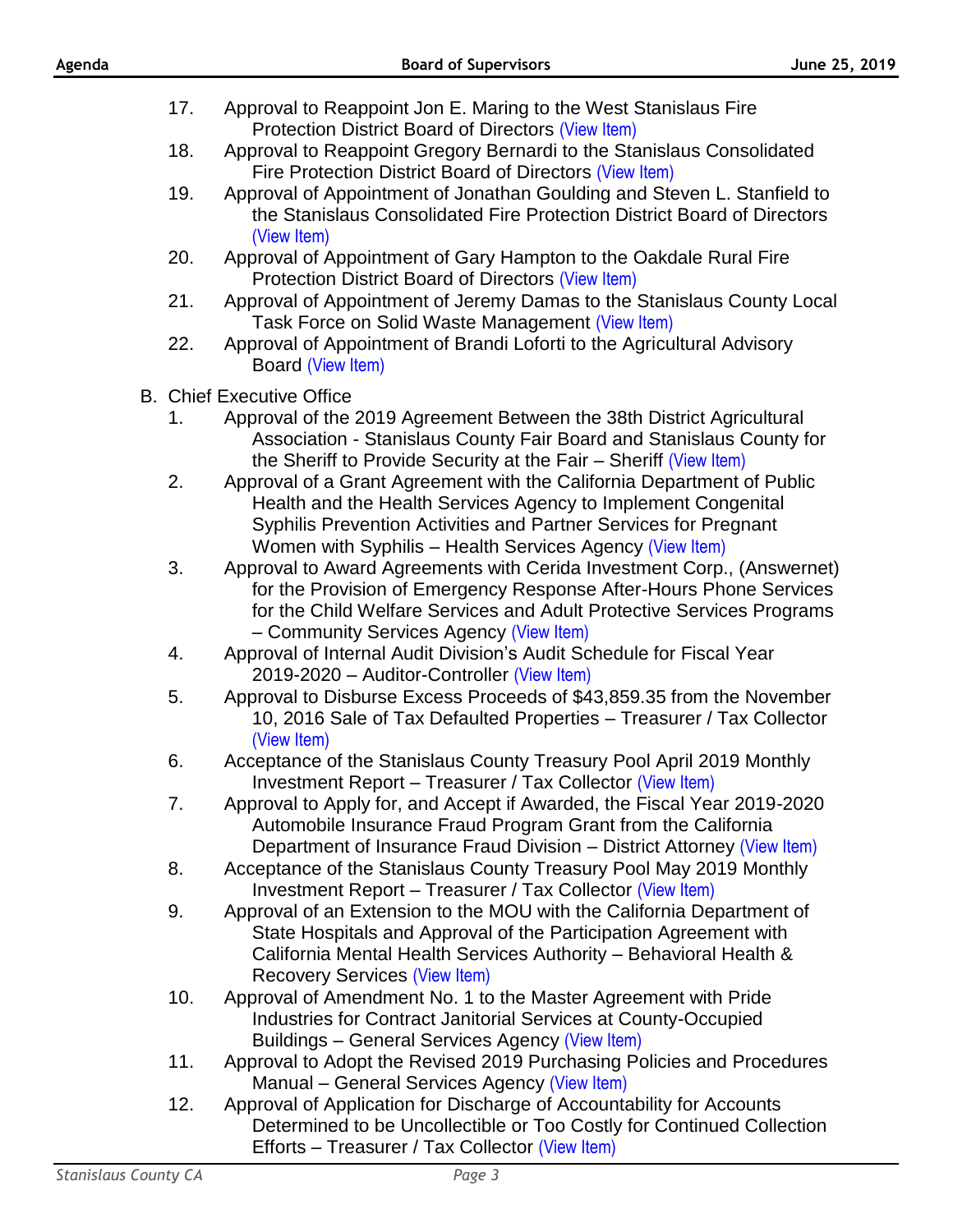- 13. Acceptance of the Stanislaus County Treasury Pool Investment Policy and Delegation of Investment Authority to the Stanislaus County Treasurer – Treasurer / Tax Collector [\(View Item\)](http://stancounty.com/bos/agenda/2019/20190625/B13.pdf)
- 14. Approval to Continue the Behavioral Health and Recovery Services' Crisis Intervention Program for Children and Adolescents through June 30, 2021 – Behavioral Health & Recovery Services [\(View Item\)](http://stancounty.com/bos/agenda/2019/20190625/B14.pdf)
- 15. Approval of a Master Agreement with Clifton Larson Allen LLP to Conduct the Annual County Audit for Fiscal Year Ending June 30, 2019 – Auditor-Controller [\(View Item\)](http://stancounty.com/bos/agenda/2019/20190625/B15.pdf)
- 16. Approval to Accept the Comprehensive Economic Development Strategy as Submitted by the Stanislaus County Economic Development Action Committee as Part of the U.S. Economic Development Administration (EDA) Requirement for Application for Federal EDA Funding – Chief Executive Office [\(View Item\)](http://stancounty.com/bos/agenda/2019/20190625/B16.pdf)
- 17. Approval to Award an Agreement with Children's Crisis Center of Stanislaus County for the Provision of Supervised Visitation and Visitation Center Services – Community Services Agency [\(View Item\)](http://stancounty.com/bos/agenda/2019/20190625/B17.pdf)
- 18. Approval of Amendment to Extend the Agreement with Doctors Medical Center for Inpatient Psychiatric Services from July 1, 2019 through December 31, 2019 – Behavioral Health & Recovery Services [\(View Item\)](http://stancounty.com/bos/agenda/2019/20190625/B18.pdf)
- 19. Approval to Award a Professional Services Agreement to Hellmuth, Obata & Kassabaum, Inc., of San Francisco, California for Architectural and Engineering Services for the Stanislaus County Public Safety Center, 200 Hackett Road, Modesto, Life Safety Systems Upgrades Project; Authorization to Proceed with Phase I of the Project and Other Related Actions – Chief Executive Office [\(View Item\)](http://stancounty.com/bos/agenda/2019/20190625/B19.pdf)
- 20. Approval of Agreements for the Area Agency on Aging for Fiscal Year 2019-2020 for the Provision of Homemaker Services, Elder Abuse Prevention and Ombudsman Programs, Health Promotion and Senior Legal Services – Aging and Veteran Services [\(View Item\)](http://stancounty.com/bos/agenda/2019/20190625/B20.pdf)
- 21. Approval to Adopt the Fiscal Year 2019-2020 Stanislaus County Fire Authority Business Plan and Fund Balance Use Plan – Office of Emergency Services/Fire Warden [\(View Item\)](http://stancounty.com/bos/agenda/2019/20190625/B21.pdf)
- 22. Approval to Introduce and Waive the First Reading of an Ordinance Amending Title 3 of the Stanislaus County Code Relating to Personnel Policies and Approval of the Amended Stanislaus County Personnel Policy Manual Tab 7 - Post-Offer/Pre-Placement Drug Testing and Medical Screening Policy – CEO - Risk Management [\(View Item\)](http://stancounty.com/bos/agenda/2019/20190625/B22.pdf)
- 23. Approval to Enter into a Loan and Disbursement Agreement for \$326,891 in Mental Health Services Act Housing Funds with the Housing Authority of Stanislaus County for Permanent Supportive Housing Units in the No Place Like Home Competitive Project – Behavioral Health & Recovery Services [\(View Item\)](http://stancounty.com/bos/agenda/2019/20190625/B23.pdf)
- 24. Approval to Adopt the Recommended Decision of the Nuisance Abatement Hearing Board Regarding the Property at 5013 Solero Way, Salida, California – Environmental Resources [\(View Item\)](http://stancounty.com/bos/agenda/2019/20190625/B24.pdf)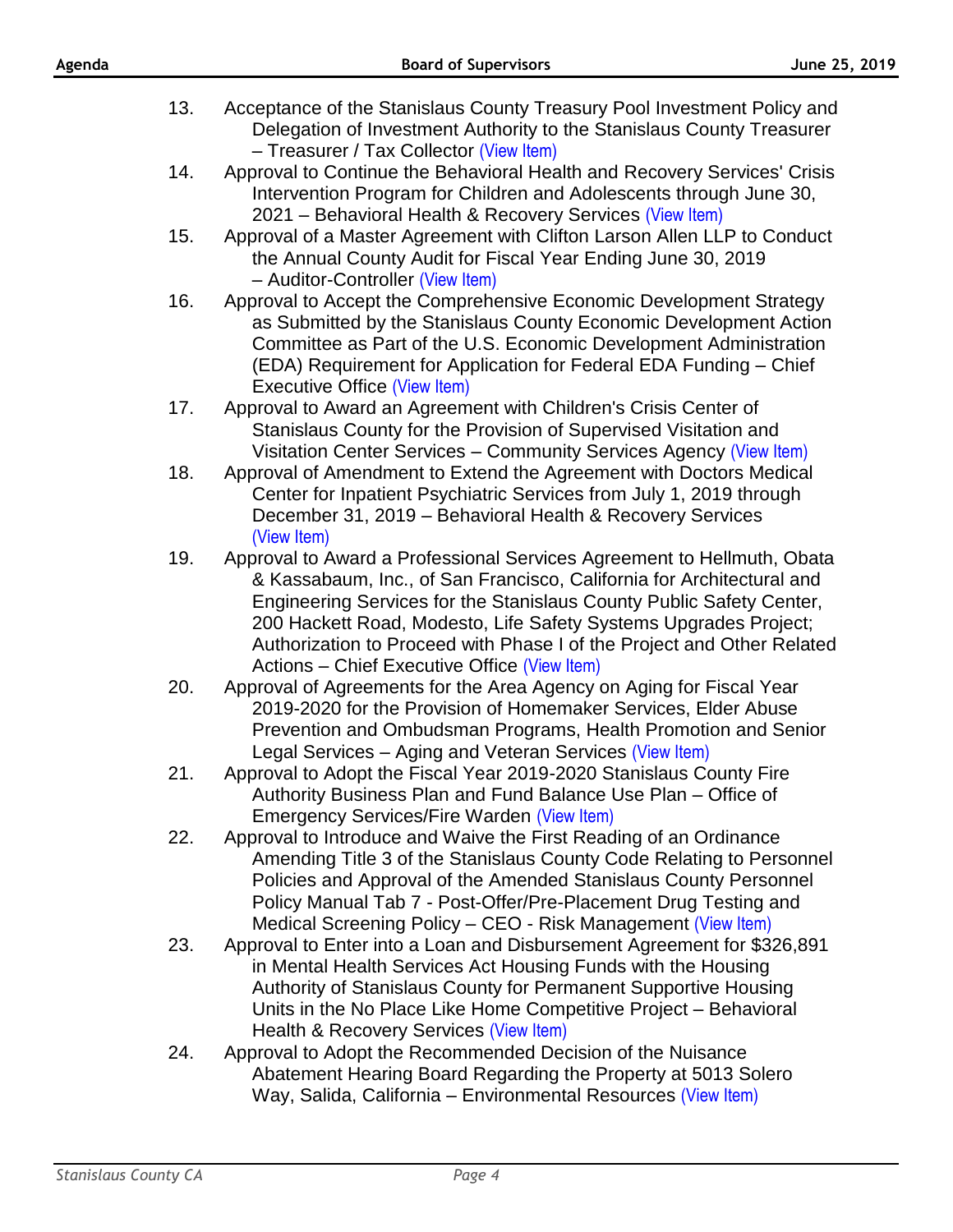- 25. Approval to Enter into New Agreements with Nirvana Alcohol and Drug Treatment Program and Valley Recovery Resources/Redwood Family Treatment Center for the Provision of Substance Use Disorder Services in the total amount of \$3,108,746 for Fiscal Year 2019-2020 – Behavioral Health & Recovery Services [\(View Item\)](http://stancounty.com/bos/agenda/2019/20190625/B25.pdf)
- 26. Approval of Agreements for On Call Code Review and On Call Cost Estimating Services to Support the County's Capital Project Efforts – Chief Executive Office [\(View Item\)](http://stancounty.com/bos/agenda/2019/20190625/B26.pdf)
- 27. Approval to Renew the Provider Agreement, Lease Agreement and License Agreement with Telecare Corporation for the Operation of the Psychiatric Health Facility and Crisis Stabilization Unit for Fiscal Year 2019-2020 – Behavioral Health & Recovery Services [\(View Item\)](http://stancounty.com/bos/agenda/2019/20190625/B27.pdf)
- 28. Approval to Appoint an Associate Civil Engineer at Step Five of the Position at an Annual Salary of \$101,961.60 – Public Works [\(View Item\)](http://stancounty.com/bos/agenda/2019/20190625/B28.pdf)
- 29. Approval to Set a Public Hearing on July 30, 2019 at the 9:00 a.m. Meeting to Introduce and Waive the First Reading of an Ordinance to Establish New Fees for the Stanislaus Veterans Center, 3500 Coffee Road, Modesto – Chief Executive Office [\(View Item\)](http://stancounty.com/bos/agenda/2019/20190625/B29.pdf)
- C. Department of Public Works
	- 1. Approval to Set a Public Hearing on July 30, 2019 at the 9:00 a.m. Meeting, Regarding Budget Year 2019-2020 Assessments for Various County Service Areas, Landscape Assessment District and Landscape and Lighting Districts [\(View Item\)](http://stancounty.com/bos/agenda/2019/20190625/C01.pdf)
- D. Department of Planning and Community Development
	- 1. Approval to Set a Public Hearing on July 16, 2019, at the 6:30 P.M. Meeting, to Consider the Planning Commission's Recommendation for Approval of Use Permit and Development Agreement Application No. PLN2018-0114, Central Valley Growers, LLC - Howard Road, Request to Establish a Commercial Cannabis Cultivation Business, Located at 3501 Howard Road, Between CA Interstate 5 and CA Highway 33, in the Westley Area [\(View Item\)](http://stancounty.com/bos/agenda/2019/20190625/D01.pdf)
	- 2. Approval to Set a Public Hearing for July 16, 2019 at the 6:30 p.m. Meeting to Consider the Planning Commission's Recommendation for Approval of Rezone Application No. PLN2018-0067, Modified Enterprises, LLC, a Request to Change the Zoning Designation of a 1.01-Acre Parcel to a New Planned Development to Allow for Light Industrial, Commercial, and Office Uses, Located at 4847 Kiernan Court, North of the Highway 99 and Kiernan Avenue Interchange, in the Community of Salida, and Adoption of a Negative Declaration [\(View Item\)](http://stancounty.com/bos/agenda/2019/20190625/D02.pdf)
- E. County Counsel
- 6. Public Hearings
	- 1. Public Hearing to Consider Adjustments to the Stanislaus County Franchise Maximum Base Rates for Solid Waste Services – Environmental Resources [\(View Item\)](http://stancounty.com/bos/agenda/2019/20190625/PH01.pdf)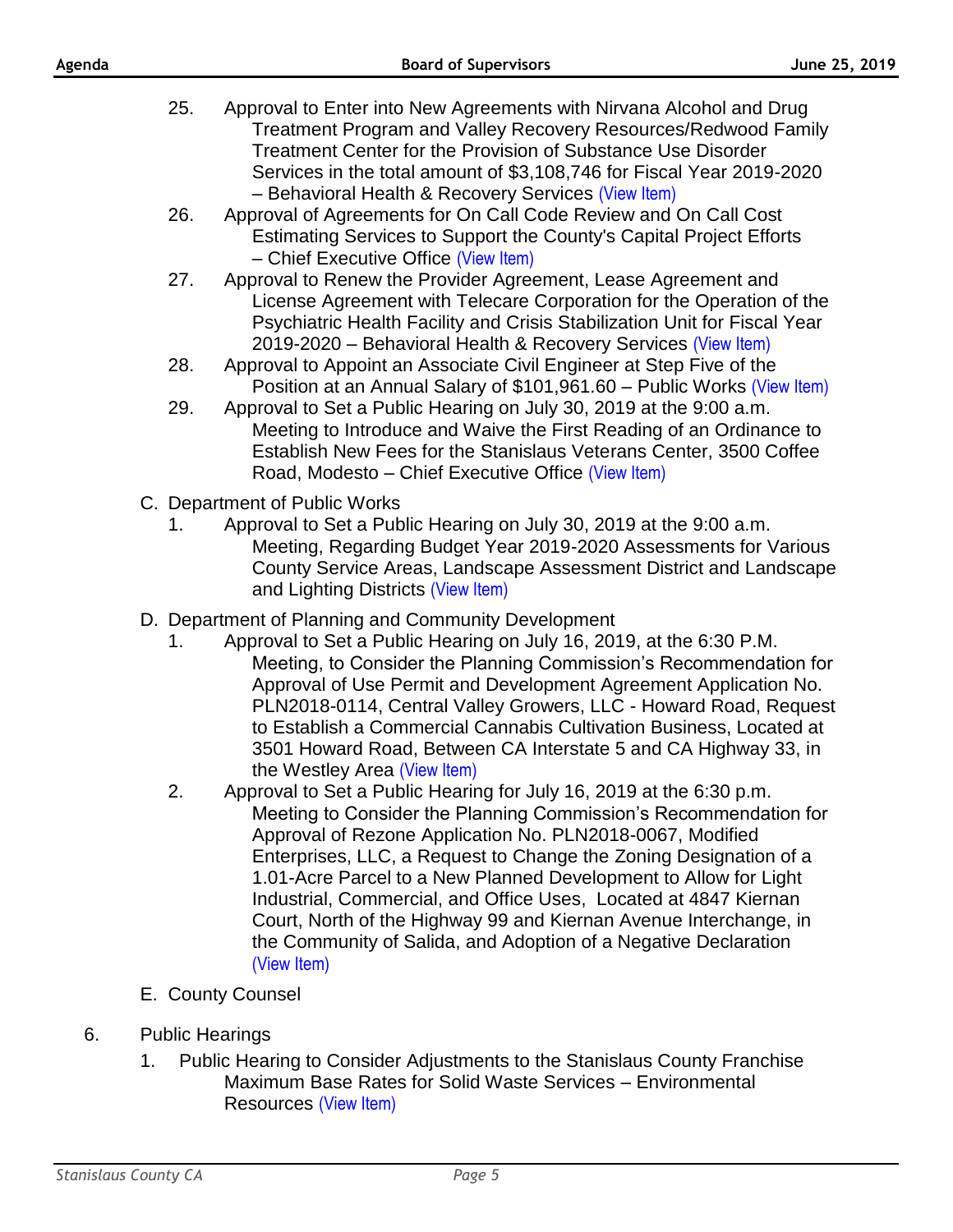- 2. Public Hearing to Consider the Planning Commission's Recommendation for Approval of Use Permit and Development Agreement Application No. PLN2018-0166, JDI Farms Inc., Request to Operate a Mixed-Light Commercial Cannabis Cultivation and Nursery Business, Located at 1631 Fig Avenue, Between Sycamore and Elm Avenues, in the Patterson Area – Planning and Community Development [\(View Item\)](http://stancounty.com/bos/agenda/2019/20190625/PH02.pdf)
- 3. Public Hearing to Consider Planning Commission's Recommendation for Denial of Use Permit and Development Agreement Application No. PLN2018- 0117, The Honest Choice, Request to Establish a Commercial Cannabis Retail Business, Located at 4701 Main Street, Suite D, Between San Joaquin and Alameda Avenues, in the Community of Denair – Planning and Community Development [\(View Item\)](http://stancounty.com/bos/agenda/2019/20190625/PH03.pdf)
- 7. Discussion Items
	- 1. Approval to Enter into an Agreement with Perry & Associates for Indigent Defense Legal Assignment and Oversight Services for the Period of July 1, 2019 through June 30, 2022 – Chief Executive Office [\(View Item\)](http://stancounty.com/bos/agenda/2019/20190625/DIS01.pdf)
	- 2. Approval to Adopt the Fiscal Year 2019-2020 Mental Health Services Act (MHSA) Annual Update to the State of California as Prepared by the Department of Behavioral Health and Recovery Services – Behavioral Health & Recovery Services [\(View Item\)](http://stancounty.com/bos/agenda/2019/20190625/DIS02.pdf)
	- 3. Approval to Support Mountain Valley Emergency Medical Services Agency's Award for 9-1-1 Emergency Ambulance with Advanced Life Support and Basic Life Support Transport to American Medical Response; Accept the Update on Emergency Medical Service Response Compliance – Health Services Agency [\(View Item\)](http://stancounty.com/bos/agenda/2019/20190625/DIS03.pdf)
	- 4. Approve Proceeding with the Empire Branch Library Replacement Project by Approving the Bridging Design Documents, Approval of the Recommended Design Build Team of Roebbelen Contracting Inc., of Eldorado Hills and Dewberry Architects Inc., of Sacramento; Authorize the Design Build Team to Submit the Construction and Pricing Proposal; Authorize the Stanislaus County Librarian to Apply for, and Accept if Awarded a Grant to Support the Project – Chief Executive Office [\(View Item\)](http://stancounty.com/bos/agenda/2019/20190625/DIS04.pdf)
- 8. Correspondence
	- 1. This Board has received a copy of the Community Services Agency's Fiscal Year 2018-2019 Annual Self Evaluation Report of the Child Care and Development Alternate Payment Programs Stage 2 and 3 Contracts. [\(View Item\)](http://stancounty.com/bos/agenda/2019/20190625/Corr01.pdf) (Recommendation: Acknowledge receipt of report.)
	- 2. This Board has received a Worker Adjustment and Retraining Notification letter from PAQ, Inc. regarding the permanent layoff of 61 employees due to the closure of their store, Rancho San Miguel, located at 1611 East Hatch Rd, Modesto in August 2019. [\(View Item\)](http://stancounty.com/bos/agenda/2019/20190625/Corr02.pdf) (Recommendation: Refer to the Department of Workforce Development.)
	- 3. This Board has received the following claims: Kathleen Waldrep; Leticia Ramirez; and, Leah Bravo. (Recommendation: Acknowledge receipt of claims and refer to the Chief Executive Office – Risk Management Division.)